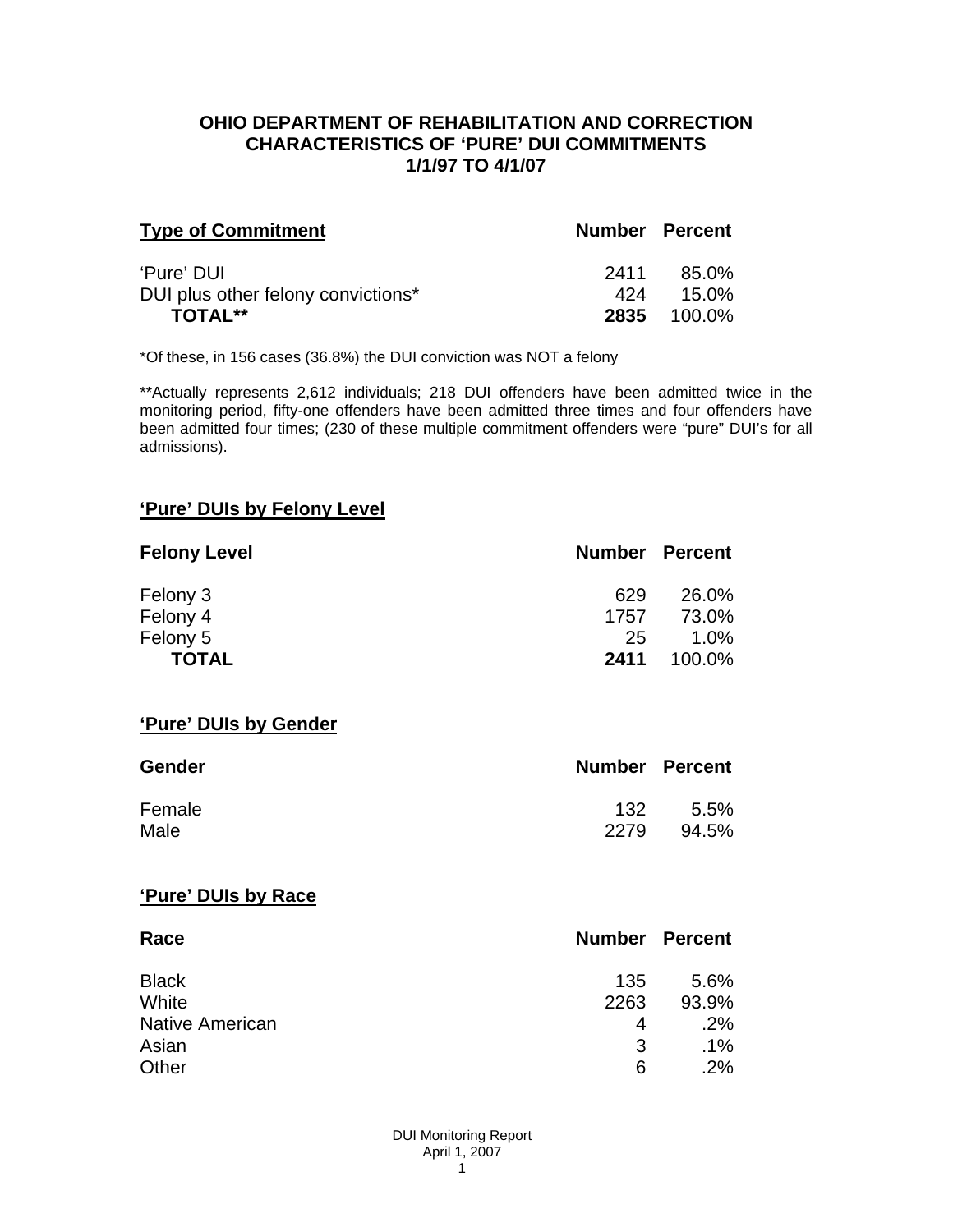# **'Pure' DUIs by Age at Commitment**

| <b>Age at Commitment</b> | <b>Number</b> | <b>Percent</b> |
|--------------------------|---------------|----------------|
| 25 and under             | 112           | 4.6%           |
| 26 to 30                 | 296           | 12.3%          |
| 31 to 35                 | 408           | 16.9%          |
| 36 to 40                 | 540           | 22.4%          |
| 41 to 45                 | 552           | 22.9%          |
| 46 to 50                 | 315           | 13.1%          |
| Over 50                  | 188           | 7.8%           |

| Range = $19$ to $77$ | Median = $39$ |  |
|----------------------|---------------|--|
| Mean $=$ 39.0        | Mode $= 44$   |  |

# **'Pure' DUIs by Security Classification**

| <b>Security Level</b>                | <b>Number Percent</b> |        |
|--------------------------------------|-----------------------|--------|
| Level 1-A                            | 199                   | 8.3%   |
| Level 1-B                            | 1767                  | 73.3%  |
| Level 2                              | 291                   | 12.1%  |
| Level 3*                             | 153                   | 6.3%   |
| Level 4-B                            |                       | $.0\%$ |
| *Includes inmates still in reception |                       |        |

# **'Pure' DUIs by County of Commitment**

| <b>County of Commitment</b> | <b>Number</b> | <b>Percent</b> |
|-----------------------------|---------------|----------------|
| Cuyahoga                    | 217           | 9.0%           |
| Summit                      | 177           | 7.3%           |
| <b>Stark</b>                | 162           | 6.7%           |
| Hamilton                    | 138           | 5.7%           |
| <b>Butler</b>               | 114           | 4.7%           |
| Franklin                    | 105           | 4.4%           |
| Lorain                      | 102           | 4.2%           |
| Clermont                    | 92            | 3.8%           |
| Lake                        | 83            | 3.4%           |
| Warren                      | 68            | 2.8%           |
| Portage                     | 64            | 2.7%           |
| <b>All Other Counties</b>   | 1089          | 45.2%          |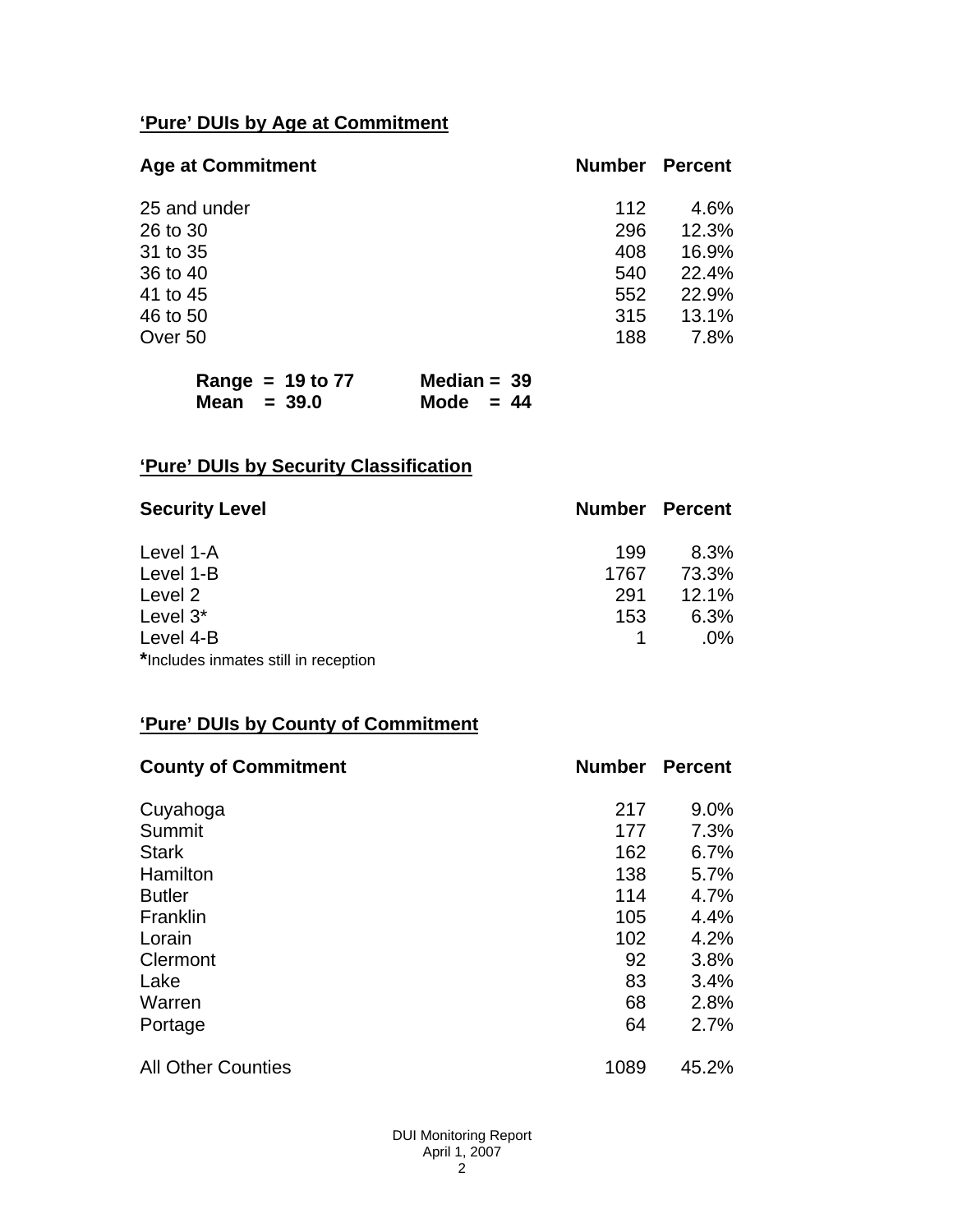# **'Pure' DUIs by Current Status**

| <b>Current Status</b>                  | <b>Number Percent</b> |        |
|----------------------------------------|-----------------------|--------|
| <b>Currently Incarcerated</b>          | 511                   | 21.2%  |
| <b>Judicial Release</b>                | 387                   | 16.1%  |
| <b>Released under PRC</b>              | 794                   | 32.9%  |
| Released to Appeal Bond                | 6                     | .2%    |
| <b>Furlough (Transitional Control)</b> | 82                    | 3.4%   |
| <b>Vacated Sentence</b>                | 10                    | $.4\%$ |
| <b>Court Order</b>                     | 10                    | .4%    |
| Death of Inmate                        | 15                    | .6%    |
| Released at Expiration of Prison Term* | 595                   | 24.7%  |

\*Released without post-release control; of the 969 releases since January 2004, 508 were expiration of prison term (52.4%), compared with 198 inmates released onto PRC (which included 147 males who successfully completed the DUI IPP sentence reduction program, seven females who successfully completed the Camp Meridian IPP program and four females who completed the ORW education intensive program).

# **'Pure' DUIs by Length of Sentence (in months)**

| <b>Length of Sentence</b>           | <b>Number Percent</b> |                 |
|-------------------------------------|-----------------------|-----------------|
| Two Months (mandatory sentence)     | 54                    | 2.2%            |
| Three to Six Months                 | 293                   | 12.2%           |
| Seven to Eleven Months              | 224                   | 9.3%            |
| <b>Twelve Months</b>                | 621                   | 25.8%           |
| Thirteen to Seventeen Months        | 209                   | 8.7%            |
| <b>Eighteen Months</b>              | 188                   | 7.8%            |
| Nineteen to Twenty-four Months      | 368                   | 15.3%           |
| <b>Twenty-five to Thirty Months</b> | 172                   | 7.1%            |
| Thirty-one to Thirty-five Months    | 1                     |                 |
| Thirty-six to Forty-seven Months    | 156                   | 6.5%            |
| Forty-eight to Fifty-nine Months    | 90                    | 3.7%            |
| Sixty Months or more                | 35                    | 1.5%            |
| Mode $= 12$ months<br>Mean          |                       | $= 18.4$ months |

 **Median = 15 months**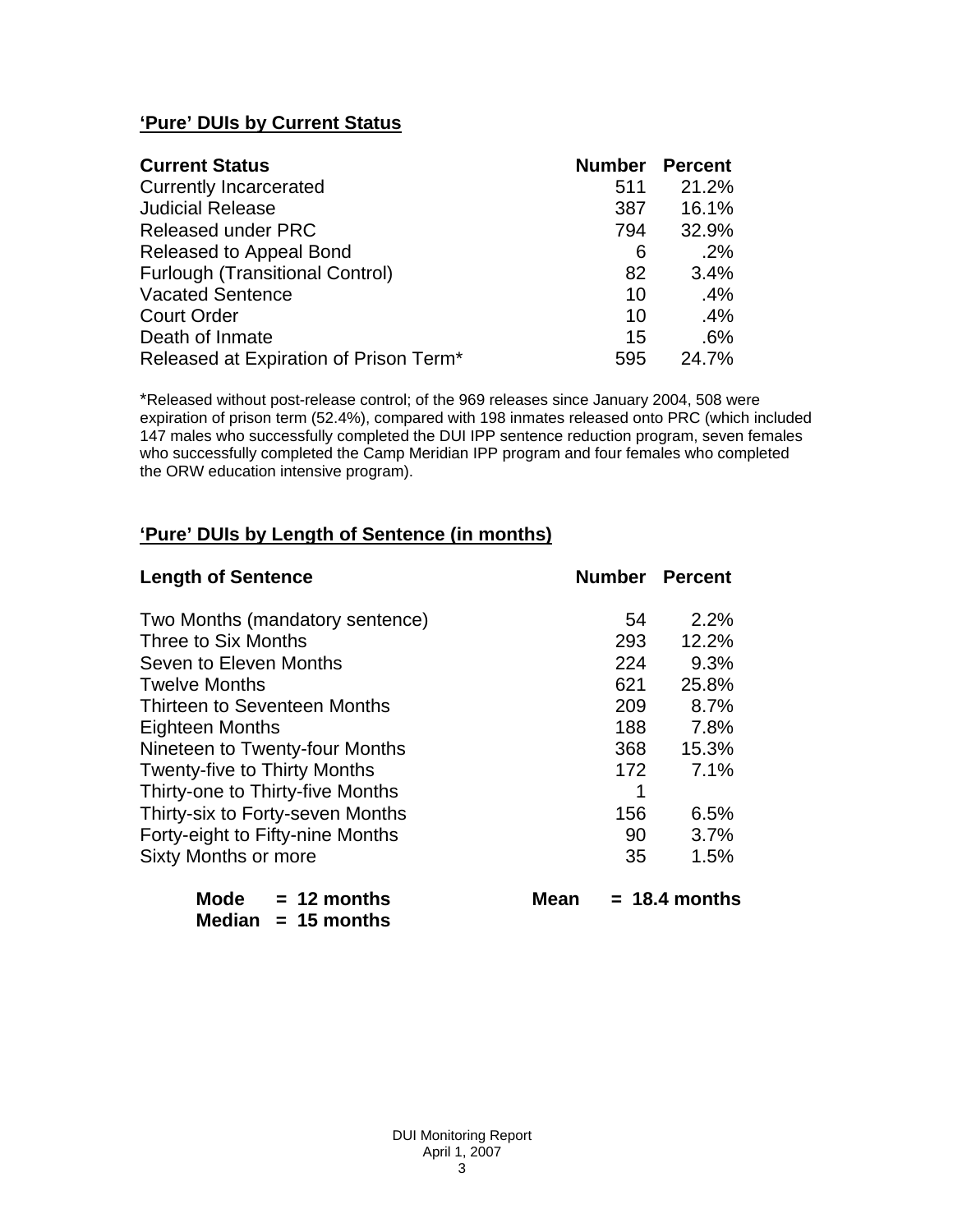# **'Pure' DUIs by Number of Prior Incarcerations**

| <b>Number of Prior Incarcerations</b> | <b>Number Percent</b> |          |
|---------------------------------------|-----------------------|----------|
| None                                  | 1428                  | 59.2%    |
| One                                   | 563                   | 23.4%    |
| Two                                   | 254                   | $10.5\%$ |
| Three or more                         | 166                   | 6.9%     |

### **'Pure' DUIs Currently Incarcerated by Parent Institution\* (4/1/07)**

|                                                       |                |                | # in           |
|-------------------------------------------------------|----------------|----------------|----------------|
| <b>Institution</b>                                    | <b>Number</b>  | <b>Percent</b> | Camp           |
| <b>Allen Correctional Institution</b>                 | 5              | 1.0%           |                |
| <b>Belmont Correctional Institution</b>               | 23             | 4.5            | 13             |
| <b>Chillicothe Correctional Institution</b>           | 13             | 2.5%           |                |
| <b>Corrections Reception Center</b>                   | 26             | 5.1%           |                |
| Dayton Correctional Institution                       | $\overline{4}$ | .8%            |                |
| <b>Franklin Pre-Release Center</b>                    | 1              | .2%            |                |
| <b>Grafton Correctional Institution</b>               | 9              | 1.8%           |                |
| <b>Hocking Correctional Institution</b>               | 8              | 1.6%           |                |
| <b>Lake Erie Correctional Institution</b>             | 13             | 2.5%           |                |
| <b>Lebanon Correctional Institution</b>               | $\overline{4}$ | .8%            | 2              |
| <b>London Correctional Institution</b>                | 26             | 5.1%           | $\overline{7}$ |
| <b>Lorain Correctional Institution</b>                | 35             | 6.8%           |                |
| <b>Mansfield Correctional Institution</b>             | 19             | 3.7%           | 17             |
| <b>Marion Correctional Institution</b>                | 14             | 2.8%           | 5              |
| <b>Noble Correctional Institution</b>                 | 15             | 2.9%           |                |
| <b>North Central Correctional Institution</b>         | $\overline{7}$ | 1.4%           |                |
| <b>North Coast Correctional Treatment Facility</b>    | 152            | 29.7%          | $14**$         |
| Northeast Pre-Release Center                          | 1              | .2%            |                |
| <b>Oakwood Correctional Facility</b>                  | 3              | .6%            |                |
| Ohio Reformatory for Women                            | 11             | 2.2%           |                |
| <b>Ohio State Penitentiary</b>                        | $\overline{4}$ | .8%            | 4              |
| <b>Pickaway Correctional Institution</b>              | 86             | 16.8%          |                |
| <b>Richland Correctional Institution</b>              | 14             | 2.7%           |                |
| <b>Ross Correctional Institution</b>                  | 9              | 1.8%           | $\overline{2}$ |
| Southeastern Correctional Institution                 | 3              | .6%            |                |
| <b>Southern Ohio Correctional Facility</b>            | 1              | .2%            |                |
| <b>Toledo Correctional Institution</b>                | 1              | .2%            |                |
| <b>Trumbull Correctional Institution</b><br>$N = 511$ | $\overline{4}$ | .8%            | $4***$         |
|                                                       |                |                |                |

\*Includes inmates out to court

\*\*In DUI IPP program at NCCTF

\*\*\*Female inmates in TCI camp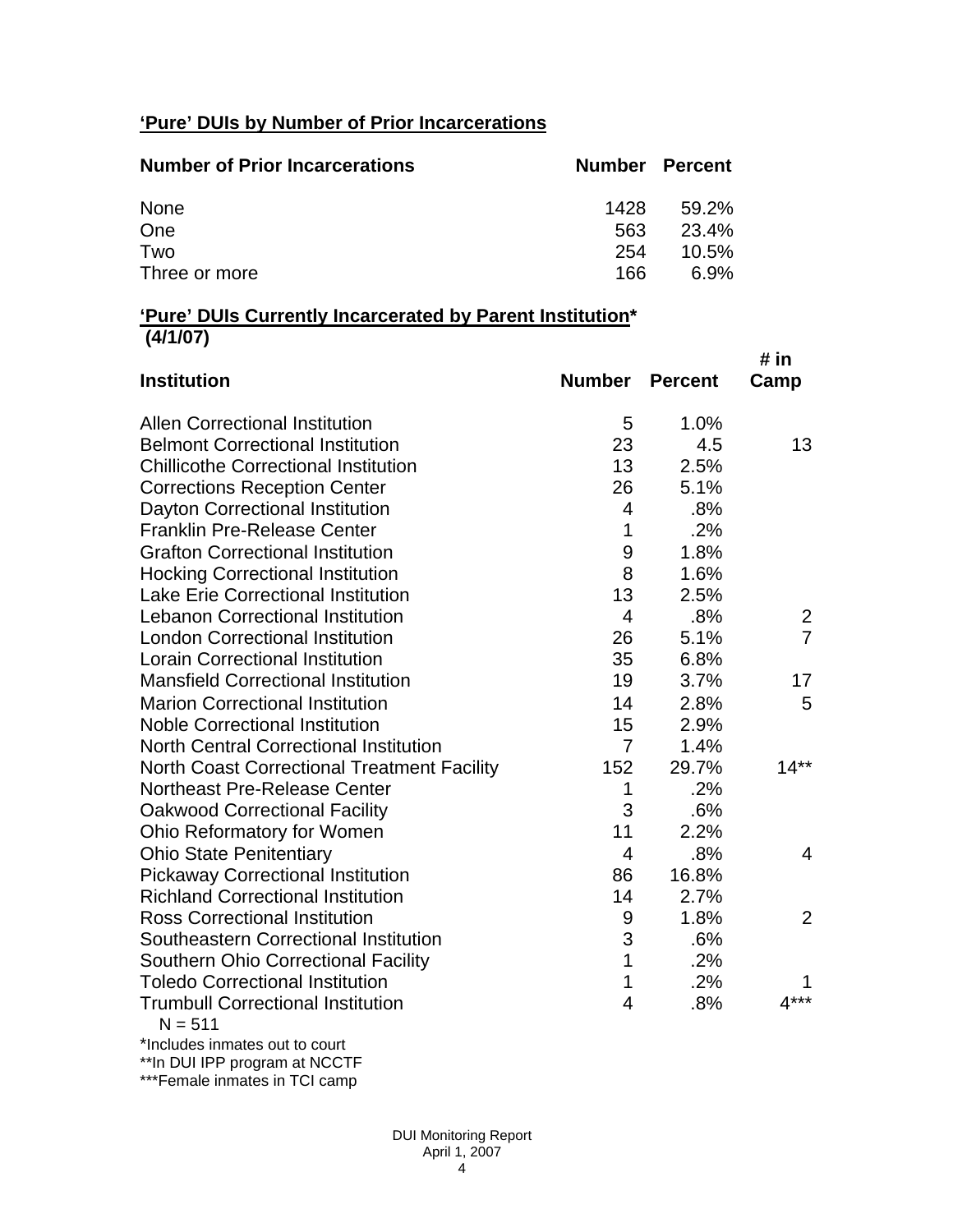### **'PURE' DUI OFFENDERS COMPARISON OF SELECTED RELEASE TYPES DEMOGRAPHICS AND TIME SERVED/TIME SAVED VARIABLES 4/1/07**

|                                                                         | <b>Release Types</b>        |                       |                                                    |                          |                            |                          |                                                     |                                                                |  |  |
|-------------------------------------------------------------------------|-----------------------------|-----------------------|----------------------------------------------------|--------------------------|----------------------------|--------------------------|-----------------------------------------------------|----------------------------------------------------------------|--|--|
| <b>Variables</b>                                                        | Post-<br>Release<br>Control |                       | <b>IPP</b> with<br>Post-<br>Release<br>Control**** |                          | <b>Judicial</b><br>Release |                          | Expiration<br>of Sentence<br>with No<br>Supervision |                                                                |  |  |
|                                                                         | N                           | $\%$ *                | N                                                  | $%^*$                    | N                          | $\%$ *                   | N                                                   | $\%$                                                           |  |  |
| <b>TOTAL</b>                                                            | 443                         |                       | 338                                                |                          | 387                        |                          | 595                                                 |                                                                |  |  |
| Race:<br>White<br>African-American<br>Native American<br>Asian<br>Other | 420<br>21<br>$\overline{2}$ | 94.8<br>4.7<br>$.5\,$ | 320<br>15<br>1<br>$\overline{2}$                   | 94.7<br>4.4<br>.3<br>6.6 | 365<br>21<br>$\mathbf{1}$  | 94.3<br>5.4<br>$\cdot$ 3 | 549<br>42<br>1<br>1<br>$\overline{2}$               | 92.3<br>7.1<br>$\cdot$ .2<br>$\overline{.2}$<br>$\overline{3}$ |  |  |
| Gender:<br>Male<br>Female                                               | 424<br>19                   | 95.7<br>4.3           | 338                                                | 100.0                    | 348<br>39                  | 89.9<br>10.1             | 555<br>40                                           | 93.3<br>6.7                                                    |  |  |
| Age:<br>Mean<br>Median<br>Mode                                          | 37.6<br>37.0<br>$36.0***$   |                       |                                                    | 38.4<br>39.0<br>42.0     |                            | 38.1<br>38.0<br>38.0     |                                                     | 39.2<br>40.0<br>44.0                                           |  |  |
| <b>Commitment County:</b><br>Major Urban**<br><b>All Others</b>         | 195<br>248                  | 44.0<br>56.0          | 118<br>228                                         | 32.5<br>67.5             | 122<br>265                 | 33.5<br>66.5             | 225<br>370                                          | 37.8<br>62.2                                                   |  |  |

\*Column totals = 100%

\*\*Cuyahoga, Franklin, Hamilton, Lucas, Montgomery, Stark and Summit

\*\*\*Multiple modes; lowest value is shown

\*\*\*\* Males completing the DUI IPP at NCCTF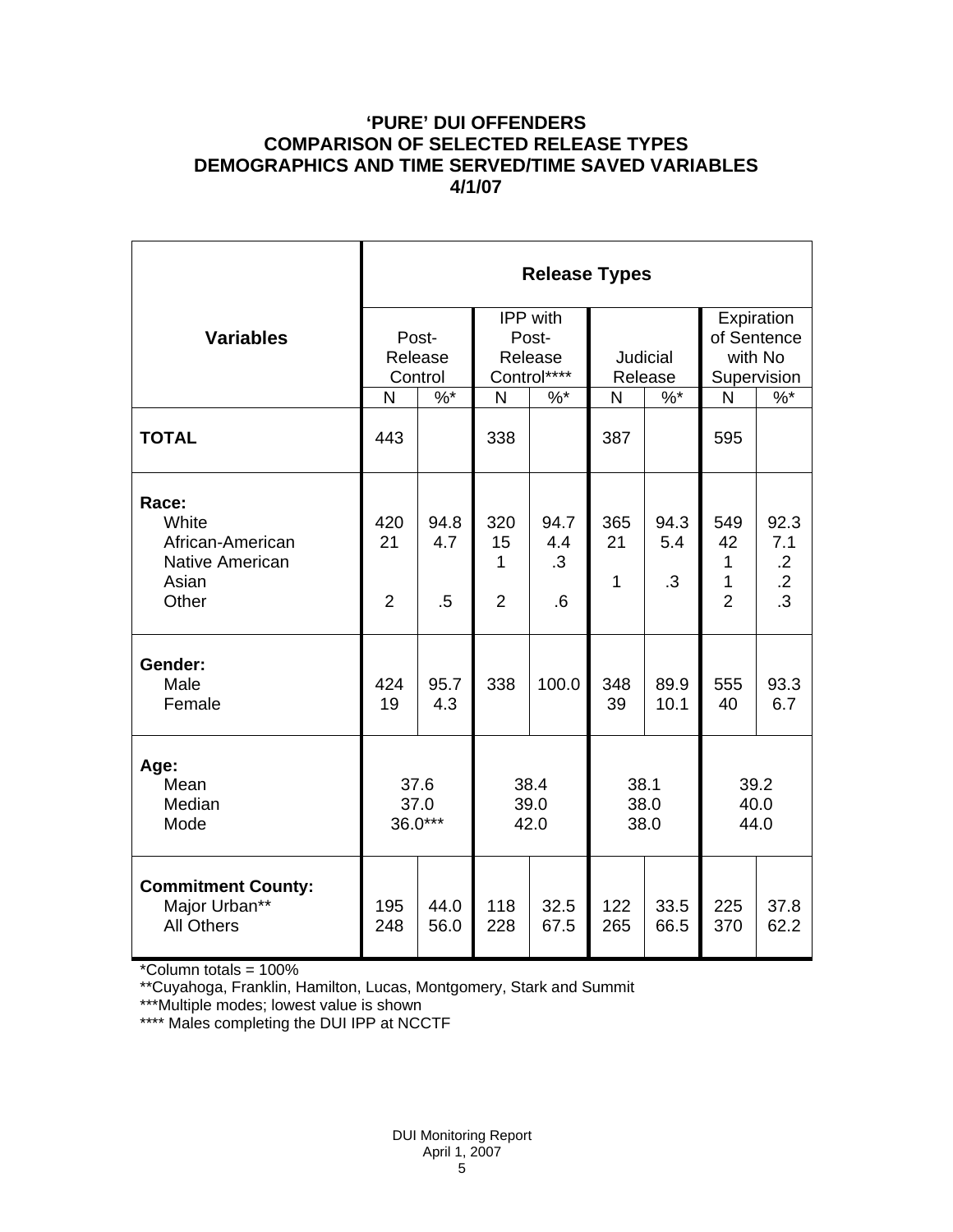|                                                                                       | <b>Release Types</b>                         |                              |                         |                            |                        |                            |                           |                             |  |  |
|---------------------------------------------------------------------------------------|----------------------------------------------|------------------------------|-------------------------|----------------------------|------------------------|----------------------------|---------------------------|-----------------------------|--|--|
| <b>Variables</b>                                                                      | Post-                                        |                              | IPP with<br>Post-       |                            |                        |                            | Expiration of<br>Sentence |                             |  |  |
|                                                                                       | Release<br>Control                           |                              | Release<br>Control      |                            | Judicial<br>Release    |                            | (with No<br>Supervision)  |                             |  |  |
|                                                                                       | $\frac{9}{6}$<br>N                           |                              | $\frac{9}{6}$<br>N      |                            | $\%$ *<br>$\mathsf{N}$ |                            | N                         | $\%$ *                      |  |  |
| <b>Sentence Length</b><br>(Months):<br>Mean<br>Median<br>Mode                         | 11.7<br>19.0<br>12.0<br>16.0<br>12.0<br>12.0 |                              | 20.2<br>18.0<br>12.0    |                            | 14.0<br>12.0<br>12.0   |                            |                           |                             |  |  |
| <b>Number of Priors:</b><br>None<br>One<br>Two<br>Three or More                       | 238<br>107<br>47<br>51                       | 53.7<br>24.2<br>10.6<br>11.5 | 228<br>78<br>23<br>9    | 67.5<br>23.1<br>6.8<br>2.7 | 263<br>67<br>35<br>22  | 68.0<br>17.3<br>9.0<br>5.7 | 349<br>137<br>66<br>43    | 58.7<br>23.0<br>11.1<br>7.2 |  |  |
| <b>Time Served (Months):</b><br>Mean<br>Median<br>Mode                                | 9.2<br>7.9<br>$4.6***$                       |                              | 6.7<br>5.5<br>5.7       |                            | 6.0<br>3.8<br>2.2      |                            | 11.0<br>8.7<br>$5.7**$    |                             |  |  |
| <b>Time Saved Through</b><br><b>Early Release (Months):</b><br>Mean<br>Median<br>Mode | N/A                                          |                              | 11.0<br>7.5<br>$6.1***$ |                            | 14.0<br>11.8<br>9.2    |                            | N/A                       |                             |  |  |

\*Column totals = 100%

\*\*Multiple modes; lowest value is shown